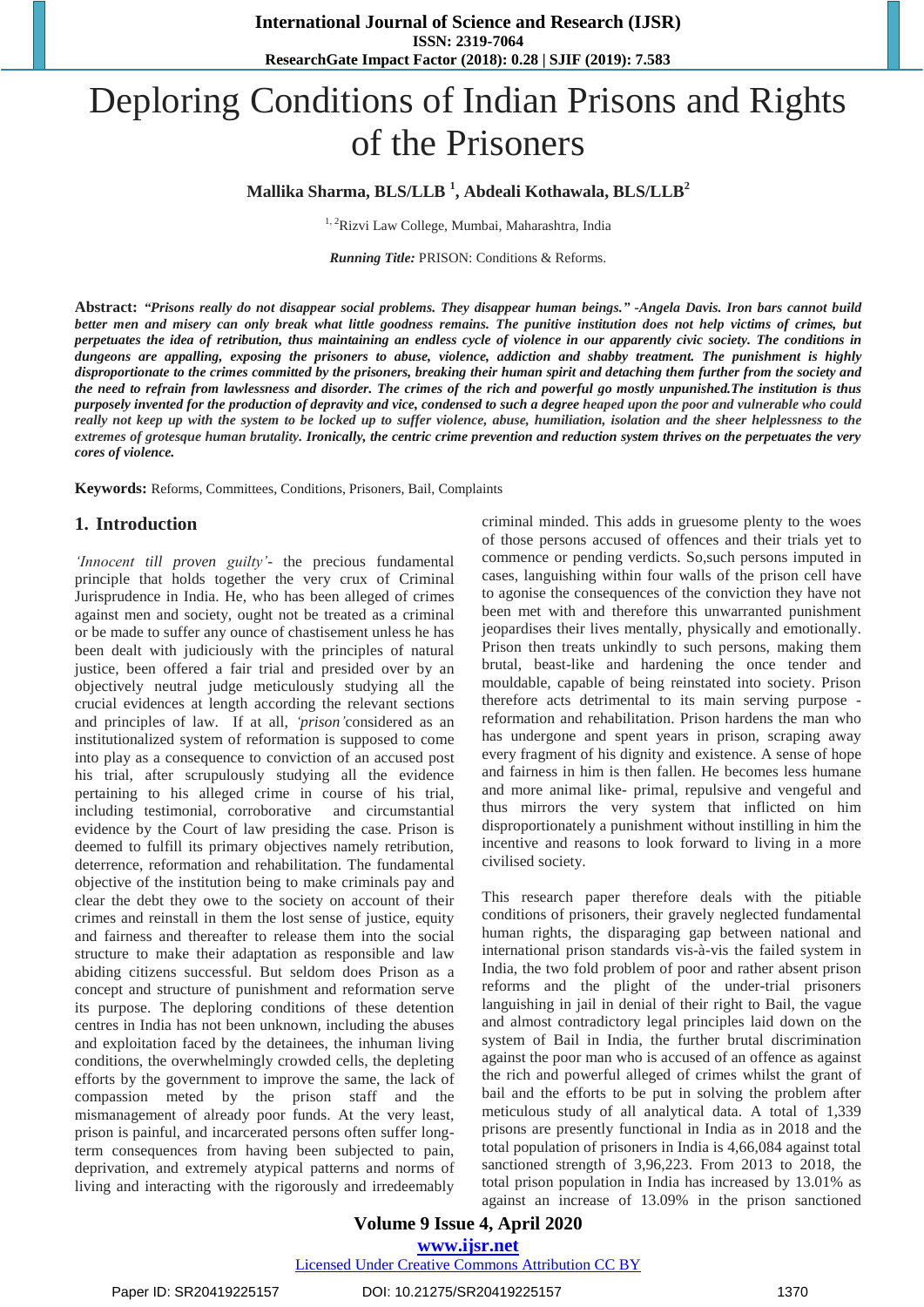capacity. The prisoners awaiting their trial constitute about 69.42% of the entire prison population in the country which figuratively amounts to nearly 3,23,537 prisoners in all [1]. The shortagein prison staff account to about 30% to 40% of the total strength and thus is in urgent need to be remedied as it has hampered the implementation of Model Prison Manual, 2016 and various jail reforms.

A person ceases not be a human being once he dons the cloaks of a prisoner and thereby prisoners are entitled to human rights, universally recognised as intrinsic and inalienable to a free man. The need and importance of humane treatment of offenders and the consequential prison reforms was felt since the beginning of the colonial British rule in India.

#### **The growth of prison reforms in India**

The first decade after independence saw diligent efforts for improvements in living conditions of prisons. A number of Jail Reforms" Committees were appointed by the State Governments, to humanise prison conditions and to put the treatment of offenders on a scientific footing. On the recommendations of the Pakwasa committee a Model Prison was constructed at Lucknow in 1949. In 1951, Dr. W.C.Reckless, United Nations Technical Experts on Crime prevention and treatment of offenders, was called in to make recommendations on prison reforms. Consequently, a committee was appointed to prepare an All Indian Jail Manual in 1957 on the basis of the suggestions made by Dr.W.C.Reckless. An All India Conference of Inspector General of Prisons of the Provinces was also convened. The country saw a new wave of acceptance towards contemporary principles of reformation and rehabilitation. The prison system was no longer viewed merely as cages holding offending beings in shackles in a beast like fashion as deterrence or to prevent them from indulging in further crimes, but as reformative centres to help and enable the once erring individuals on a path of rehabilitation and reinstatement [2]. The Government of India constituted Working Group on Prisons in 1972, which submitted its report in 1973. In 1979, a Conference of Chief Secretaries made a number of recommendations to reduce the overcrowding in Jails [3].

In 1980, the Central Government of India appointed committee under the chairmanship of Justice A.N.Mulla on All India Jail Reforms [4]. The recommendations reiterated the earlier deductions made by the former committees and proved to anchor the prison reforms in India as that committee examined all areas of the prison and prisoners, suggested to amend legislations relating to prisoners, to enact separate statutes for the protection of prisoners, facilities for the women prisoners, free legal aid to the under-trail prisoners, to construct separate jails for women and also for the improvements of prison conditions like sanitation, diet and medical care in prisons. A total of 658 recommendations made by this committee on various issues on prison management were circulated to all States and Union Territories for theirimplementation.

A Department of Prisons and Correctional Services dealing with adult and young offenders, their institutional care, treatment, aftercare, probation and other non-institutional services was to be instituted in every state and union territories. Diligent endeavors would be promoted to treat empathetically, the alleged awaiting their trial to evolve proper mechanism to ensure that no undertrial prisoner is unnecessarily detained and achieved by speeding up trials, simplification of bail procedures and periodic review of cases of undertrial prisoners. Undertrial prisoners would be as far as possible not treated on the same footing as the convicted prisoners and be confined in separate institutions. Living conditions in every prison and allied institution meant for the custody, care, treatment and rehabilitation of offenders would be compatible with human dignity in such as accommodation, hygiene, sanitation, food, clothing, and medical facilities [5]. Opportunities for diversified education, development of work habits and skills, change in attitude, modification of behaviour and implantation of social and moral values would be consequently offered to them. Vocational training and work programmes in prisons for all inmates eligible to work would be developed, the aim of such training and work programmes to equip inmates with better skills and work habits for their rehabilitation. Payment of fair wages and other incentives was encouraged to reinforce inmate participation. The State was furthermore obliged to provide free legal aid to all needy prisoners. The jurisprudence on juvenile offenders to be treated with more reformative and compassionate attitudes than punitive conceived the principle that children (under 18 years of age) would in no case be sent to prisons and further that all children already confined in prisons would be transferred forthwith to appropriate institutions, meant exclusively for children with facilities for their care, education, training and rehabilitation [6]. Young offenders (between 18 to 21 years) confined in prisons meant for adult offenders was discouraged. There were to be separate institutions for them where, in view of their young and impressionable age and would be given treatment and training suited to their special needs of rehabilitation. Women offenders would be confined in separate institutions specially meant for them. The staff for these institutions and annexes would comprise of women employees only. Proper arrangements for the care and treatment of mentally ill prisoners was encouraged to be drawn up. Persons courting arrest during non-violent socio, political, economic agitations declared as public cause would not be confined in prisons along with other prisoners, thereby the non-violet ones would be separated from the rigorous ones [7]. An All India Service namely the Indian Prisons and Correctional Service was to be constituted to induct better qualified and talented persons at higher echelons. Proper training for prison personnel was to be developed at the national, regional and state levels. Probation, aftercare, rehabilitation and follow-up of offenders would form an integral part of the functions of the Department of Prisons and Correctional Services. The development of prisons would gradually find a place in the national development plans [8]. The enactment of a uniform and comprehensive legislation on prisons would be possible within the existing provisions of the Constitution of India, as India had been an optimistic party to the International Covenant on Civil and Political Rights, 1966 [9].

Thereafter, Government of India constituted another committee on 26th May, 1986, namely, National Expert Committee on Women Prisoners under the chairmanship of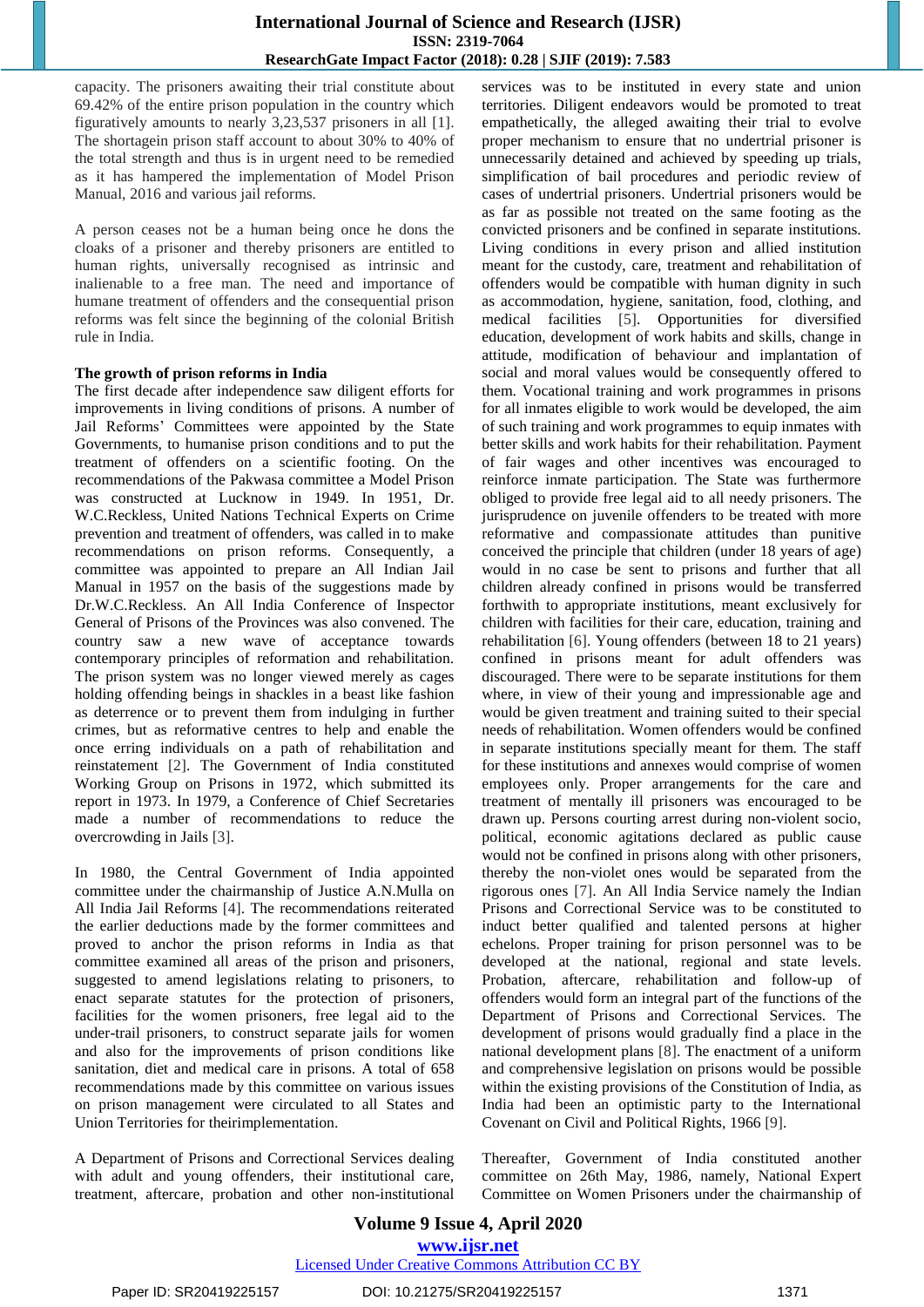Justice V.R. Krishna Iyer who had submitted its report on 18th May, 1987. A recommendation was made for Construction of separate prisons for women prisoners, for the proper management of them, legal aid and other facilities to be offered [10]. The Ministry of Home Affairs, Government of India further constituted an All India Group on Prison Administration-Security and discipline on 28th July, 1986 under the chairmanship of Shri R.K. Kapoor who submitted their report on 29th July, 1987. In pursuance to the recommendations made by the All India Committee on Jails Reforms, the Government of India identified Bureau of Police Research & Development (BPR&D) as a nodal agency at the national level in the field of Correctional Administration on November 16,1995 with specific charter of duties. The Juvenile Justice Act was enacted by the central government in 2000. The Central Government amended and enacted the Juvenile Justice(Care and Protection) Act, 2000, for the juvenile delinquents. It laid down a uniform legal framework so as to ensure that no child under any circumstances came to be lodged in jail or police lock-up. Juvenile welfare boards and juvenile courts were established to provide for a specialized approach towards neglected and delinquent juveniles respectively. The Act thus represented a blue print for fair, equitable and just treatment of juveniles with due emphasis on the rights of child. The Government of India also enacted The Human Rights Protection Actwhich was passed in 1993, for eradication of human rights violations by the executives and legislatures discretions, under this National Human Rights Commission at National Level and State Human Rights Commissions at state level was constituted. The NHRC in 1997 and in 1999 had stressed the need for setting up State Human Rights Commissions (SHRC) in States as expeditiously as possible. But, only eight States in the country had set up SHRCs, the New Prison Act of 1996 was finalized and further action on its implementation was to be taken soon. It also pressed the State Governments to set up State Human Rights Commissions and Human Rights Courts at the district level.

# **2. The Recognition of Prison Reforms at the International Arena:**

Even in the international regime, since time immemorial, the rights of prisoners have been deemed to be an inextricable abstract of inalienable human rights. The rights of the offending men first found genesis in the International Convention of Human Rights which then rivered and progressed into different conventions the most crucial being the Standard Minimum Rules for the Treatment of Prisoners-Nelson Mandela Rules. The nations having had a unanimous consensus for solemnly striving towards a collective socialistic world environment have the responsibility to duly impart their obligations. India has been a proud member of the United Nations and therefore has been cast with the responsibility towards respecting various treaties, conferences and conventions of the UN and fulfilling its obligations as a member nation. The Supreme Court and other Courts in India have time and again drawn a reference to the internationally discussed recommendations and need to implement the same on a national basis in their judgments, appealing on several counts to the executive to set up committees and draw reports. But unfortunately, the same have been mere dead letters and their execution thereof has never seen the light of the day.

#### **The Standard Minimum Rules for the Treatment of Prisoners- The Nelson Mandela Rules**

*"Prison is designed to break one's spirit and destroy one's resolve. To do this, the authorities attempt to exploit every weakness, demolish every initiative, negate all signs of individuality--all with the idea of stamping out that spark that makes each of us human and each of us who we are."* -Nelson Mandela

At a time when the prisoners across India and several parts of the world were facing serious issues of human rights, space crunch and shoddy treatment by jail authorities, the United Nations came come up with a new set of rules for the treatment of prisoners. These rules came to be known as "The Mandela Rules", to honour the legacy of the South African leader Nelson Mandela, who spent 27 years in prison in the course of his struggle for human rights, equality and democracy. The UN has also decided to extend the scope of Nelson Mandela International Day, observed each year on July18, to be also known as Mandela Prisoner Rights Day, in order to promote humane conditions of imprisonment, to raise awareness about prisoners being a continuous part of society and to value the work of prison staff as a social service.The Nelson Mandela Rules initially were adopted by the UN Congress on the Prevention of Crime and the Treatment of Offenders in 1955, and approved by the UN Economic and Social Council in 1957. They were again revised by a resolution adopted by the UN General assembly in 2016 and are deemed to be a part of every country"s prison manual. The Mandela Rules thus embody a total of 120 rules significantly drawing an outlay on the treatment of prisoners, the humanization of prisons and prison reforms.

The Mandela Rules [11] inaugurate the subject with the primal rule that all prisoners shall be treated with the respect due to their inherent dignity and value as human beings. No prisoner shall be subjected to, and all prisoners shall be protected from, torture and other cruel, inhuman or degrading treatment or punishment, for which no circumstances whatsoever may be invoked as a justification. The safety and security of prisoners, staff, service providers and visitors shall be ensured at all times. Thus, the rules reinforce and perpetuate the very concept that the prisoners are entitled to their inalienable human rights and under no plausible circumstances can they be devoid of these rights. Further, the subsequent rule to the above goes to state that the above rules and reforms will be applied impartially and on an equitable basis to all prisoners, abolishing all forms of discrimination in terms of treatment meted out to prisoners, yet at the same time a more sensitized treatment of vulnerable categories of prisoners considering their mental and other disabilities and subsequent special needs would be regarded as reasonable and rationale basis of classification. The Mandela Rules re-establish the paramount principle of the separation of prisoners. It holds that different categories of prisoners shall be kept in separate institutions or parts of institutions, taking account of their sex, age, criminal record, the legal reason for their detention and the necessities of their treatment; thus- women shall be detained in separate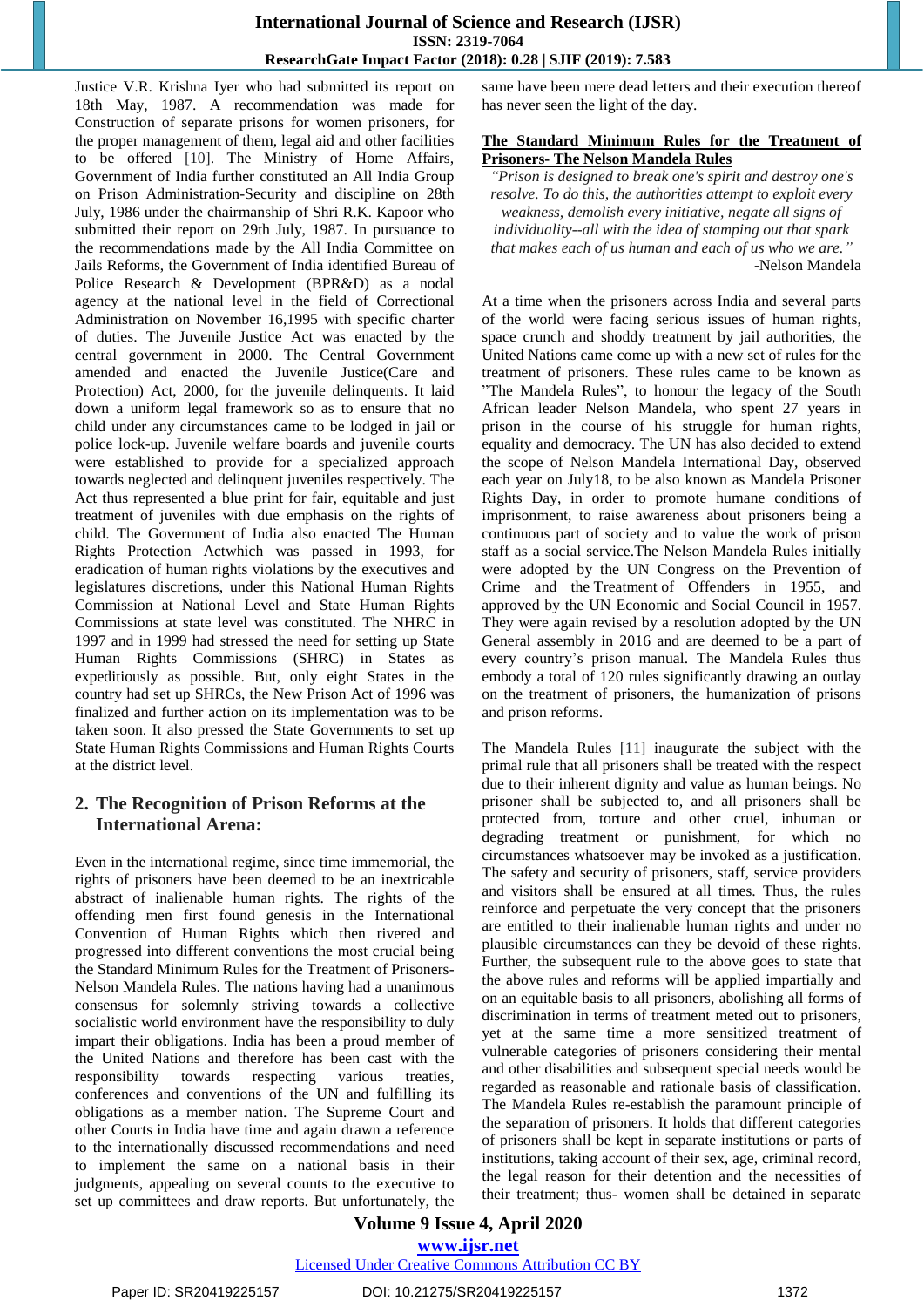institutions as men, untried prisoners from convicts, young, juvenile and redeemable offenders from the more rigorous ones and civil and debt offenders from heinous crime offenders.

The outlay progresses with emphasizing rigorously on the point of individual prisoner space and liberty and stated that every prisoner should have his personal head space in his individual prison cell, bolding mentioning that even the exceeding prisoner population would not justify depriving the inmates of their individual space and cell particularly dealing with the working and living conditions of the prison cells, making elaborate comments on sanitation, hygiene water and bath works of the prison system, drawing a fundamental abstract that the right to attend to the calls of nature in hygienic and sanitized prison cells is a excerpt of human dignity and self-respect and the prisoners should be able to avail of scrupulously clean bathrooms, toilets and amenities of personal hygiene as a matter of mandatory and requisite principle.

The rules further lay out standards of the daily and adequate quantities of food and safe drinking water to be made available to the prisoners for 24 hours of the day.The prisoners should be entitled to health care services that ensure evaluating and improving the physical and mental health of prisoners, paying particular attention to prisoners with special health-care needs or with health issues that hamper their rehabilitation, catering to emergencies and casualties, ruling out the possibilities of venereal and contagious diseases and seclusion of the patients to prevent manifestations of contamination to other prisoners, studying and ruling out the history of torture or custodial abuse and the withdrawal of alcohol and drugs. Further it embodies a resolute that in no circumstances may restrictions or disciplinary sanctions amount to torture or other cruel, inhuman or degrading treatment or punishment and has passionately condemned indefinite solitary confinement, prolonged solitary confinement, placement of a prisoner in a dark or constantly lit cell, corporal punishment or the reduction of a prisoner's diet or drinking water and collective punishment and detested the use of chains, irons or other instruments of restraint which are inherently degrading or painful and other instruments of restraint shall only be used when authorized by law. The rules fervently advocate and reiterate that the prisoners should be allowed to complain about the treatment meted to them to competent authorities without censorship and the same should be immediately investigated into and promptly replied specially in cases of inhuman and degrading treatment, categorically stressing that in case of custodial death, especially in cases of alleged torture or inhuman treatment, prompt investigation must be carried out and a report must be made. The Mandela rules propagate for imparting education and skills to the prisoners, their work and fair and proportionate remuneration for reformation and reinstatement in society. The rules vehemently stress on the problem of overcrowding and state that overtly crowded prisons depict the blatant disrespect of human life and dignity and thus must be avoided and solved at all costs. The Covenant empathetically speaks about mentally ill prisoners who are not totally responsible for crimes to be treated such, offering socio-psychiatric care rehabilitating them in special care centres. Un-convicted i.e. under-trial prisoners are presumed to be innocent and shall be treated as such. Untried prisoners shall be kept separate from convicted prisoners particularly advocating availing them of their own clothing, legal aid and the opportunity to prepare for their defence. These rules reiterate the golden thread that runs through criminal jurisprudence of innocent till proven guilty.

# **3. The Miserable Conditions of Prison Cells**

It is a grave spectacle of tragedy that the life in jails have always faced the wrath of anarchy and the conditions of the prisoners continue to run inversely proportionate to the development of civilisation in human society. Inspite of the recommendations conceived and reiterated by numerous committees and organisations both on National and International platforms, the problems of the prison cells have remained unresolved, stagnant and in fact have worsened and penetrated rigidly to be uprooted. The crux of the miserable conditions in prisons is twofold- the overly clustered prisons i.e. overcrowding of prisons far beyond their extended capacity and the shabby or rather absent basic amenities and prison reforms. Occupancy rate is defined as the number of inmates occupying one prison cell as against at the authorised capacity of 100 prisoners. If this number exceeds 100, it amounts to over-crowding of the prison units. On meticulous analysis of the whole problem of prison management, over-crowding of jails goes to the root of the matter. It is pertinent to note that the number of functional prisons in India amounts to a total number of 1339 of prisons. On the careful perusal of statistical data, it was observed that the total extended capacity of prisoner intake was 3,66,781 in 2015, but the total prisoner population was 4,19,623 prisoners, the occupancy rate being 114.4% [12] and in the year 2018, the total population of prisoners constituted to 4,66,084 against total sanctioned strength of 3,96,223. The occupancy rate as of 2018 was 117.6%. It can be easily inferred that though the allowed capacity/strength of the prison cells did increase over the years, but the population of inmates in the prisons increased manifold and at a steeper rate thus intensifying the problem. Since the 2016 to 2018, though the sanctioned capacity of the cells increased by 4.03%, the population of inmates increased by 7.64%. [13]

## **a) The Two Categories of Prisoners**

The two important categories of prisoners include the convicted prisoners and the undertrial prisoners. Further out of the total number of inmates in 2016, the convicts amounted to the total number of 1,35,683 and the undertrials amounted total number of 2,93,058. The total number convicted prisoners in the year 2018 were 1,39,488 and the under-trial inmates numbered a 3,23,537. A total of 59,357 undertrial prisoners were released based on acquittal on the first instance and 24,651 undertrial prisoners were released subsequent to the acquittal on appeal [14].

#### **The Link Between the Untried Inmates and the Deplorable Prison Conditions**:

The prisons are holding a huge quantum of inmates who do not deserve to be held and can be easily let out till the pronouncement of their verdicts. This gravely would help evacuate the problem of over-crowding of prisons. The

# **Volume 9 Issue 4, April 2020 www.ijsr.net**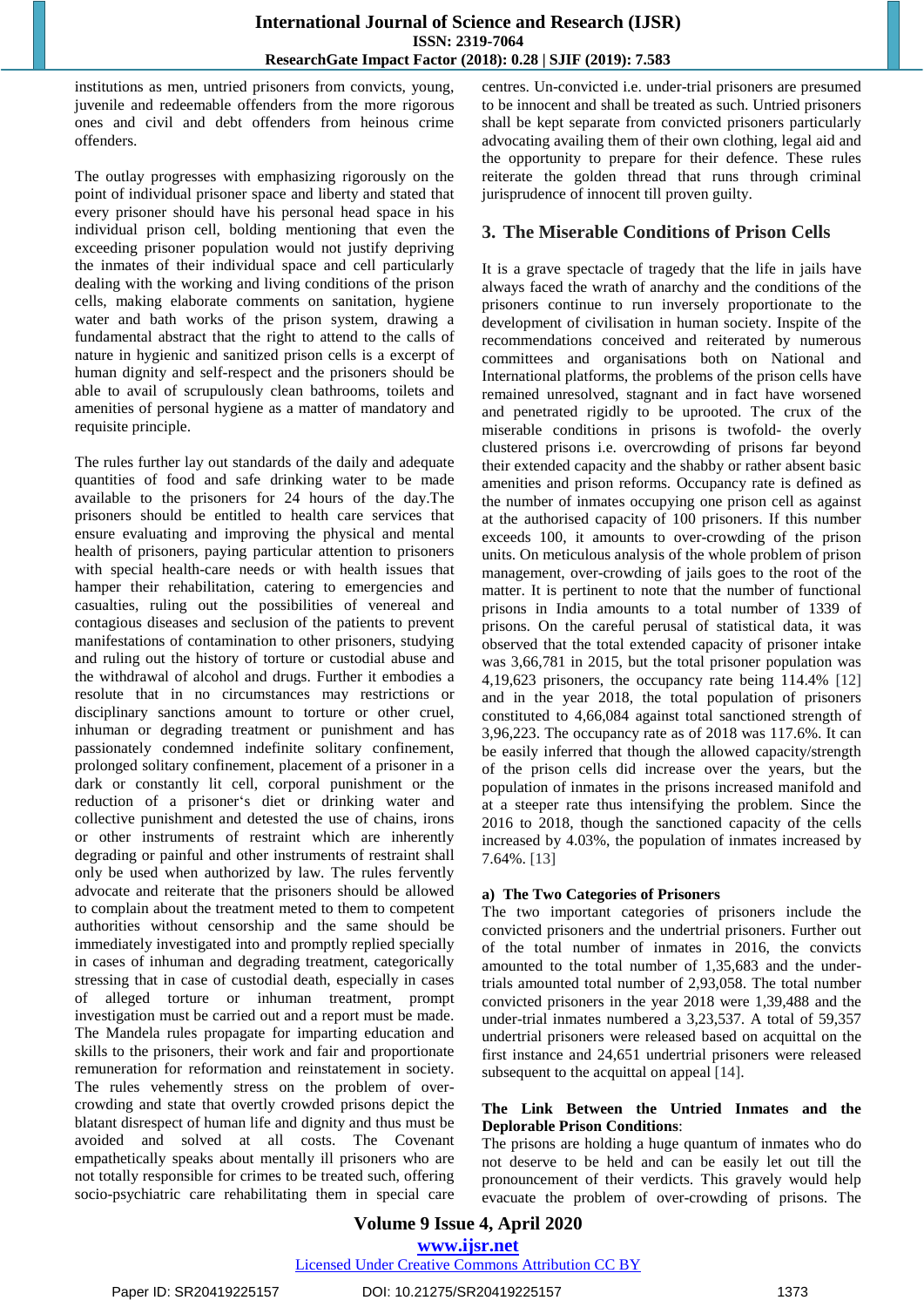overloaded prison cells grotesquely treat its inmates, depleting gravely the quality of life that the prisoners deserve to lead inherently as human beings. The overcrowded prisons are weakened in their management and the prisoners suffer and struggle to avail of the basic amenities to life including particularly safe drinking water and food, shower rooms and sanitised toilets. The dreadfully stuffed prison cells mimic the holocaustic chambers of the Jews, smothering countless lives to the point of spreading serious diseases and even causing deaths- both natural and unnatural. The serious perils of jail-overcrowding can be studied extensively by categorising the problems into four main branches- Compromised or absent amenities to life including toilets, drinking water, food and nutrition, sanitation, toilets and basic hygiene, the consequent spread of diseases and deaths both natural and unnatural, the lack of medical and other prison staff and facilities to diligently manage and the run the institution and the non-utilisation of funds for the betterment of prison life, thereby not implementing the budget allotted to prison reforms.

#### **b) Compromised or Lack of Basic Amenities Essential to Life According to Minimum Standards Set:**

Article 10 of the International Covenant on Civil and Political Rights, 1966 [15] says that all persons deprived of their liberty shall be treated with humanity and with respect for the inherent dignity of the human person. Theoretically, the living conditions in every prison and allied institutions meant for the custody, care, treatment and rehabilitation of offenders was meant be compatible with human dignity in all aspects such as accommodation, food, sanitation, clothing and medical facilities.

#### **Accommodation**

Accommodation is a basic need of a human being and a prisoner is also entitled to a minimum space of accommodation during incarceration. According to The Prison Manual, 2003 [16], each berth ideally should be six and a half feet long, two and a quarter foot broad and eighteen inches high and constructed with a slight slope down from the head. However, the actual situation is that the berths have been broken to give space to the inmates because of overcrowding which shows the poor quality of life in the prisons. The situation is very alarming and has adversely affected supplementary conditions like food, hygiene and sanitation such as health and drinking water. In a space for 25-30 people, more than 70-80 people sleep, the barracks are very crowded offering less than minimum space with insects roaming on the inmates' bodies and mosquitoes' bites during night. The barracks are very dirty, old and dilapidated and infected with bees, ants, insects, rats. The sleeping khadas (berths) are broken and there is only one bathroom in the barrack for 50 to 70 inmates. The conditions are not favourable for human beings and two living men sleep in the space of one man. There are frequent quarrels for space and the inmates contract many diseases especially skin diseases and asthma. With overcrowding, smoking, inhuman accommodation, one has to lie down on the floor. There are no basic storage cupboards in rooms and the lighting is not proper at night. In summer, the power cuts often occur at night and it becomes difficult to breathe in that suffocated room.

# **Food and Nutrition and Drinking Water**

Further according to the Model Prison Manual [17], every person requires 2000 to 2400 calories per day and a person engaged in rigorous work requires 2800 calories. It also states that every prisoner should be made avail of one morning light meal before work, a mid-day meal and an evening meal. The diet of the inmates should include appropriate quantities and good quality vegetables, pulses, fruit and milk. But unfortunately, such is a distant utopian dream for the prisoners and they are forced to eat cold, hard and uncooked food. The hygiene conditions in the kitchen is not maintained even to the bare minimum and many times, the inmates are not even given milk, fruits and vegetables. The prisoners have a basic and inherent right to clean and safe drinking water. The prime area of concern is unavailability of filtered water and the fear of its being mixed with toilet water. To bring out actual situation on the facility of drinking water, some of the inmates were interviewed in an informal atmosphere. There are inadequate water coolers which do not suffice the outnumbering inmates. There are no proper water filters and the drinking water is mixed with toilet water. Drinking water is contaminated with green calves. Water is not available 24 hours. The available water is not drinkable and there is joint supply of water for toilets and bathrooms. People get water from the toilet tap. The same tap is used for toilet purposes and for drinking. The water supply pipes are in very bad conditions due to which there is always a risk of diseases. Cold water is not provided in summer and the available water is too hot for drinking.

#### **Sanitation and Hygiene**

The right to sanitation is an inalienable right of every man and the deprivation of his liberty cannot take away his right. Sadly, hygienic conditions in prisons are adversely affected by the shortage of latrines, urinals and bathrooms due to overcrowding, improper construction of urinals and night latrines inside barracks, general non availability of the flush system in latrines and no sewer lines in prison campus, leading to choking of sewerage system. Sock pits are choked due to the entry of water other than meant for, improper and obsolete drainage system, no rain water harvesting system to recharge the ground water. The rooms of the barracks have one single toilet to be used by 80 to 100 persons and there are one queues outside the toilets, leading to chaos and mismanagement. It causes a lot of problems during the lockup period as well as at night. The sewerage system is pathetic and there is an acute shortage of toilets. The existing toilets are of the old obsolete model and built on traditional pattern without flush system. Seats are broken and full of germs. There is acute shortage of water in the toilets. Soaps and toothpaste are provided only once a month. The conditions are far worse for women inmates who have to additionally deal with their monthly cycles of menstruation and the pregnant and lactating women. They are not provided with proper hygienic and adequate sanitary pads and the supplementary supplies of towels and disposables, making them all the more susceptible to serious illnesses mainly those of the urinary tract. Thus, it is seen that sanitary conditions in the jails are inhuman and require to be dealt with sincerely.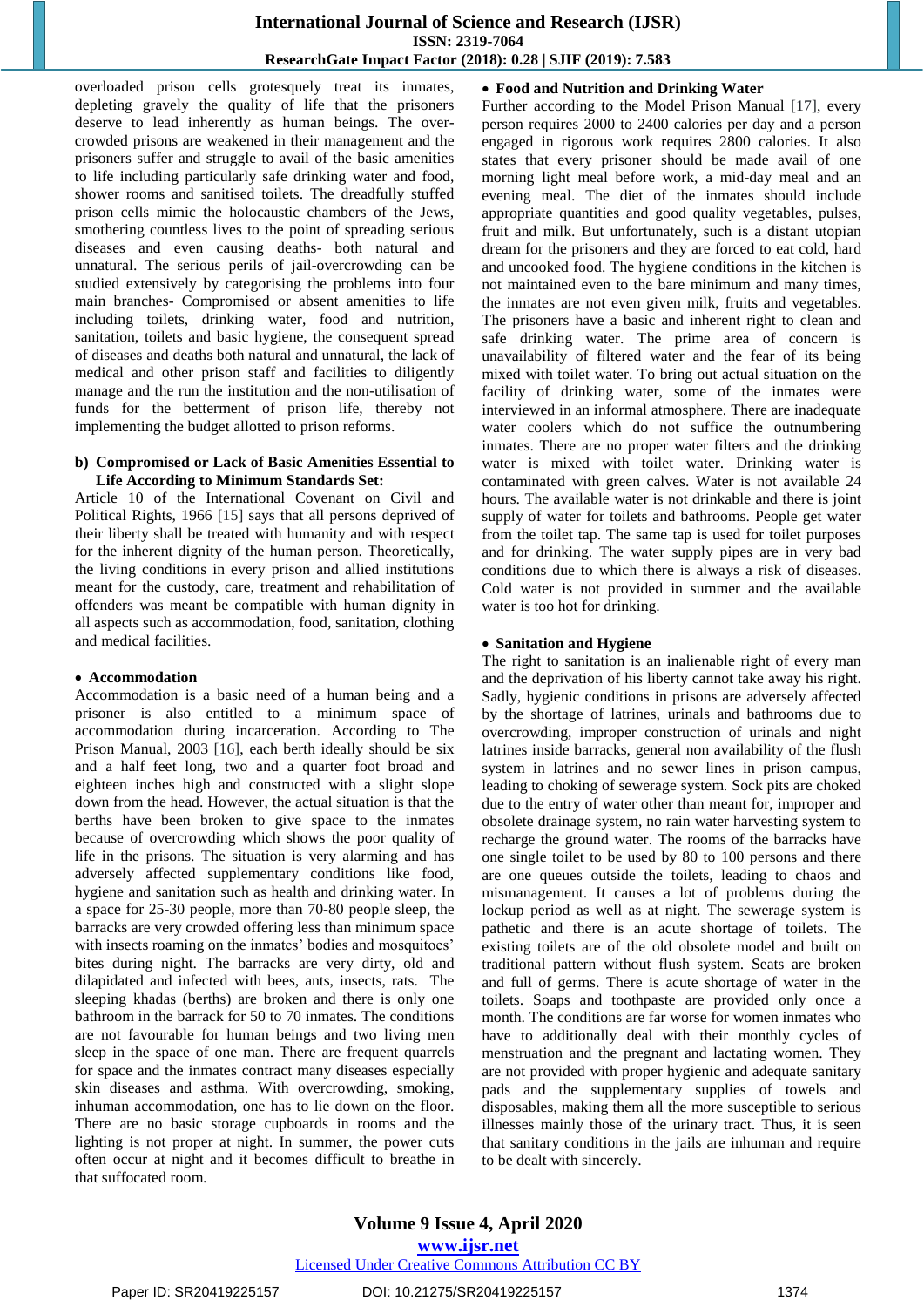**Absence of Adequate Medical Staff and Facilities to Effectively Manage the Health of Inmates:**

Every incarcerated human being is entitled to adequate medical facilities as per need. It is another grey area in the prison conditions which affect the lives of the inmates severely. Lack of adequate medical staff and other healthcare facilities are main area of concern in the jails resulting in deteriorating health conditions of the inmates. Many of the inmates have died in the jails because of lack of timely medical care. The Body of Principles (UNO, 1988) has also given due consideration to the health of prisoners. It says,"*A proper medical examination shall be offered to a detained or imprisoned person as promptly as possible after his admission to the place of detention or imprisonment, and thereafter medical care and treatment shall be provided whenever necessary* [18]*. This care and treatment shall be provided free of charge."* Chapter 7 of the Model Prison Manual (BPR&D, 2003) has given detailed specifications for the requirement of medical facilities in the prisons [19]. But sadly, there is discrimination in providing medical facility with the influential people getting hospital facilities even outside the jail and the poor suffering from their ailments with no-one to tend to them. In many prison units, the hospitals are being run in a make-shift accommodation and there exists no proper building for the hospital.

To add to the dreadful problem of the lack of amenities, the prisons have also to hold up to the lack of medical and other prison staff and medical facilities. The lack of the facilities reflects the system"s incompetence to deal with medical emergencies of the inmates, leading to their health deteriorating and even deaths. The actual strength of the prison staff is far less than the sanctioned appointments and in the year 2015, the total strength of the medical and other staff was 53,009 as against the sanctioned strength of 80,236 and even over the years the prisons have not seemed to cope with the increasing sanctioned strength of 85,840 and the actual strength marking a mere 60,024 [20]. The medical staff out of this, were a mere 1914 as against the authorised strength of 3220. This goes to show that a prion shares a ratio of 1 medical officer responsible for and catering to 1375 inmates. The sanctioned strength of prison staff over the years from 2013 to 2018 has increased by 11.9% and the total prison staff have also increased by 15.8% [21]. In many prisons, there is no lady doctor despite the fact that more than 100 women prisoners housed in them. Similarly, there is neither a psychiatrist nor a dentist in most of the prisons. But this trend of increase in the actual strength is unfortunately not enough to match the increasing trend of the sanctioned strength to overcome the problem of paucity of prison staff.

As a result of the poor hygiene and sanitary contains and the inadequate or rather the absence of medical staff and facilities to salvage the health of the prisoners, there are large numbers of prison deaths, both natural i.e. due to diseases and unnatural i.e. custodial violence, abuse and suicides. The category Natural Deaths has been divided into deaths due to Ageing and Illness. Illness has been further sub-categorised into major causes/diseases such as:

b) Lung problems,

c) Liver problems,

- d) Kidney problems,
- e) HIV,
- f) Cancer,
- g) Tuberculosis (TB),
- h) Paralysis,
- i) Cholera/Diarrhoea,
- j) Schizophrenia with Epilepsy,
- k) Brain Haemorrhage,
- l) Intestine Perforation,
- m) Due to Drugs/Alcohol withdrawal Symptom,
- n) Others.

Unnatural deaths include suicide, murder by inmates, death due to assault by outside elements, death due to firing, death due to negligence or excesses by jail personnel, etc. Besides, Accidental Deaths inside Prison has also been added under the category Unnatural deaths. and (h) Others.

The total number of deaths in prison in the year 2016 amounted to 1655, out of which 1424 were natural deaths and 231 were unnatural deaths. This trend saw a sharp increase over the years and in 2018, the total prison deaths were 1845, out of which 1639 were natural deaths and 149 resulted out of unnatural causes. For a total of 57 inmates ' deaths, cause of the death is yet to be known. The number of deaths in prisons has increased by 11.48% from 2016 to 2018. The number of deaths due to natural causes has increased by 15.10%. The number of un-natural deaths in prisons has decreased by 35.50% in 2018. In the total number of natural deaths, only 4.9% i.e. 80 prisoners died as result of raging and 95.1% i.e. 1559 prisoners died as a result of succumbing to serious treatable, but untreated diseases. Further these deaths arising out of illnesses are categorised as deaths from:

- a) heart-related ailments amounting to 411,
- b) lung disease accounting to 231,
- c) tuberculosis constituting an 85,
- d) cancer and liver disease upto 80 and 72 respectively,
- e) brain-haemorrhage holding a share of 59,
- f) drugs/alcohol withdrawal accounting to 25 deaths,
- g) kidney failure, HIV and intestine perforation contributing to 58, 46 and 17 deaths respectively,
- h) paralysis related deaths to about a 10,
- i) cholera/diarrhoea accounting to 5 deaths,
- j) schizophrenia with epilepsy amounting to 5 deaths and
- k) 344 deaths from other illnesses.

Among the 149 un-natural deaths of inmates, 129 inmates have committed suicide, 5 inmates died in accidents, 10 inmates were murdered by inmates and 1 inmate died due to assault by outside elements during 2018 [22].

# **4. The Mismanagement and Non-Utilisation of Funds for Prison Reforms:**

Provision of adequate fund is prerequisite in effective functioning of prison institutions. The pitiable plight of the Indian prisons is that the actual expenditure spent for the management of prisons, their infrastructure, development and maintenance, food and nutrition, sanitation, clothing, medical, vocational and education and prison welfare is less than the sanctioned budget. It is quite an irony as we infer that in comparison to all the systems, institutions and

**Volume 9 Issue 4, April 2020**

# **www.ijsr.net**

a) Heart Problems,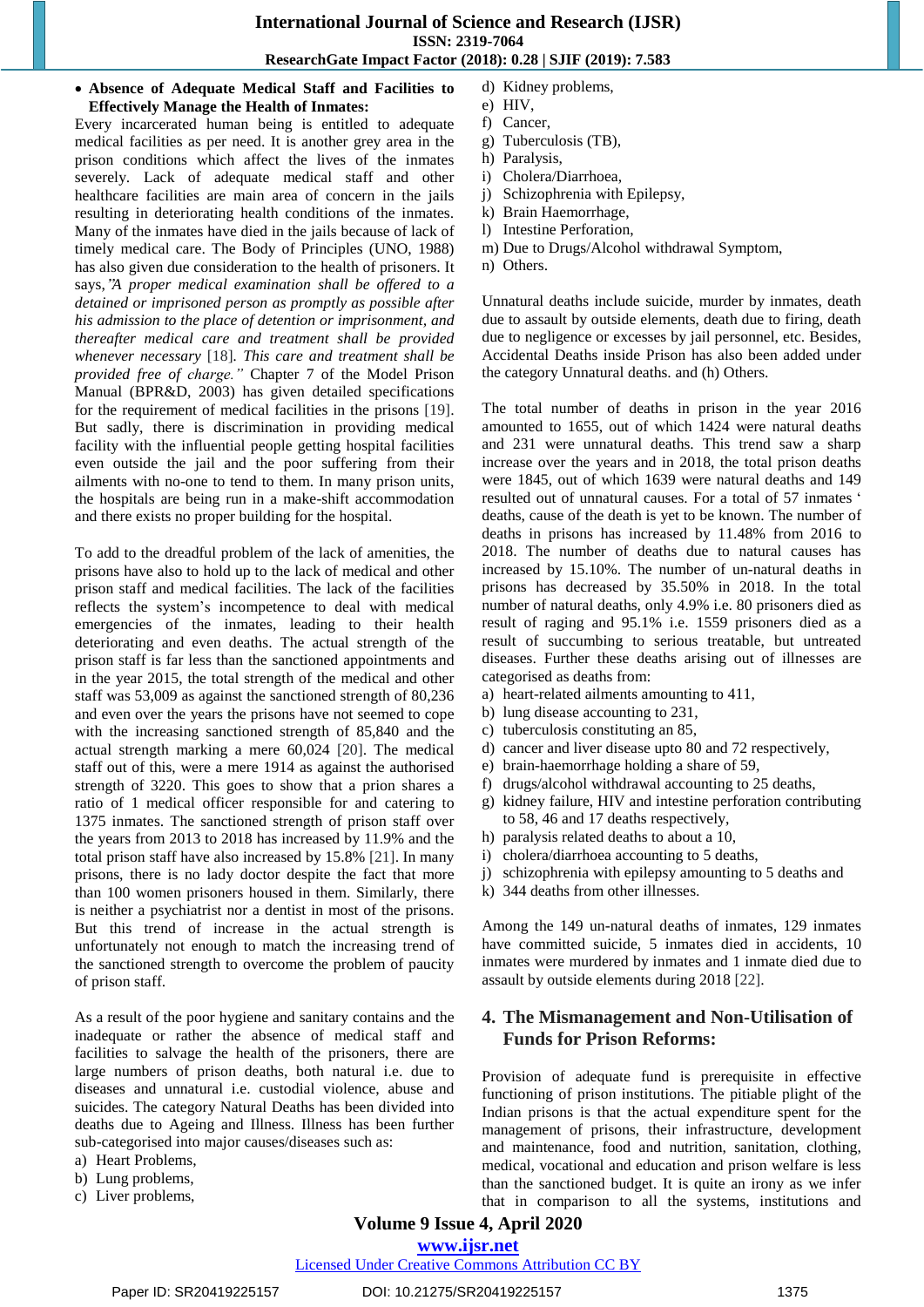organisations in civic society, wherein the budget falls short to cover the expenses enthusiastically spent for better living standards, the punitive institution suffers in anguish, the wrath of insensitive attitude of the authorities towards its inmates. The sanctioned budget for the financial year 2015- 2016 for prison reforms was Rs.5157.631 crores, but the actual expenditure incurred accounted to only Rs. 4628.573 crores i.e. almost 500 crores less than the budget [23]. This trend has continued relentlessly and has rather increased at a sweepingly alarming rate over the years and was reflected again in the financial year 2018-2019, wherein the sanctioned budget was Rs.6068.700 crores, but the expenditure incurred was Rs.5283.700, almost 800 crores less than the budget. It is highly worrisome that inspite of the alleged expenditure incurred on these fundamental branches of prison welfare, as reflected gloriously on paper, have not culminated into pragmatic and tangible elements of prison life. The conditions in prison continue to be miserable including poor hygiene and sanitation, lack of food and medical amenities, educational and vocational skill-based opportunities continue to be a distant dream and the walls and infrastructure of the dungeons continue to age and are barely holding themselves. The prisons have not witnessed any improvement in the existing conditions, let alone any infrastructural or welfare reforms over the years. It can be thus clearly inferred that there is, apart from the underutilisation of funds, a scandalous mismanagement of funds. The prison staff and management authorities have since time immemorial meted an inhuman and degrading attitude towards the prisoners. The cries of the inmates are shackled with the prison walls and their lives continue to remain distraught.

# **5. The Complaints Made by the Prisoners and the Intervention by the Judiciary:**

The theory of miserable conditions in jails has been validated by strong factual matrixes, through numerous complaints by the inmates of prisons all over India evening out their grievances to the judiciary, human rights organisations, the media and executive. These complaints in the form of letters, telegrams and newspaper clippings and articles clearly depict the awful plight of the prisoners, their helplessness and the sheer lawlessness which has clearly vitiated the whole objectives of justice and fairness of the reformative institution. In the recent times, these complaints have been backed strongly through media platforms, thereby making it possible for the prisoners to correspond their legitimate displeasure with the authorities.

#### **An Agonising Letter by an Arthur Road Central Prisoner to The Hon'ble High Court, Bombay:**

An under-trial lodged at Mumbai Central Prison, better known as Arthur Road jail, had written a detailed letter to the Hon"ble Bombay High Court complaining about rampant corruption, extortion, sexual exploitation of inmates and deplorable medical facilities at the jail [24]. The undertrial's letter grotesquely described how jail officials get existing inmates to teach newcomers how things work within the confined world of the prison through abuse and intimidation. Those who enter are made to sit in a corner. Jail officials summon old inmates and tell them to abuse and intimidate them to teach them the 'rules and regulations"of prison. The letter further stated that the new prisoners are made to sit in 'sexual positions" to create fear before an official informs them that they can enjoy the best of facilities by coughing up Rs. 6 lakhs.Those with money are sent to different barracks while the unlucky ones are dumped in overcrowded barracks. This method of sorting inmates based on their paying power allows prison officials to earn between Rs 5 crore and Rs 6 crore a month, the letter said.

As for the jail's medical facilities, it was alleged that the jail has 3,800 inmates but only four doctors, and that inmates are either denied medicines or given inferior quality ones. There is only one small and very dirty hospital, with poor amenities. The jail lacks facilities to deal with emergencies and 29 people have died there in the past two years because of this.

On drinking water, the letter said that the jail has a 25 sq. ft. water tank that's 10 feet deep and hasn't been cleaned in years and it is filled with insects. Water from an adjacent nullah that carries waste, mixes with the drinking water every time the nullah overflows.

The inmate concluded by praying to the Court to kindlygrantthem bail and to direct the government to compensate them and give them an opportunity to prove their innocence, on account of the atrocities meted against them and if not all of them to be killed in a police encounter so that they do not have to die every day in these conditions.

#### **Chandigarh Bleeding on Her Prisoners:**

*"Torture is rampant in Haryana jails"*, was concluded by Haryana State Legal Services Authority(HSLSA), whilst studying prison conditions.Inside Haryana Prisons', a 180page report was prepared by Commonwealth Human Rights Initiatives (CHRI) activists [25]. The study is based on personal interaction of the authors between December 2017 and May 2018 with 475 inmates, lodged in the 19 jails.The study revealed that 47.78% said they had been subjected to degrading and inhuman treatment, including torture, during police remand. The inmates revealed that along with forms of extreme torture like sexual assault, being hung naked and hung upside down, they were also subjected to verbal abuse, slapping and degrading behavior. Regrettably some of the methods- beating the soles of the feet with a baton, water boarding, hanging upside down, giving electric shocks, do not leave visible bars and it becomes difficult for the victims to register a complaint and prove their accusations. Even women inmates faced custodial torture, molestation and rape threats from the policemen and jail staff. The most alarming testimony was of a woman who claimed that a cop had stood on the thighs of a woman and threatened to insert chillies in her body. Commenting on the study, Parmod Kumar Goyal, HSLSA member secretary, said: "The Crime Investigation Agency of Haryana is notorious for its coerce ways of extraction of information and illegal detention.We are examining the complete report and are reviewing suggestions and recommendationsto forward it to our seniors." To add to this, Punjab recorded the highest number of prison suicides in 2017 i.e. 13 out of 109 across the country and theaccounted for the highest number of complaints i.e. 171 in total to the SHRC [26].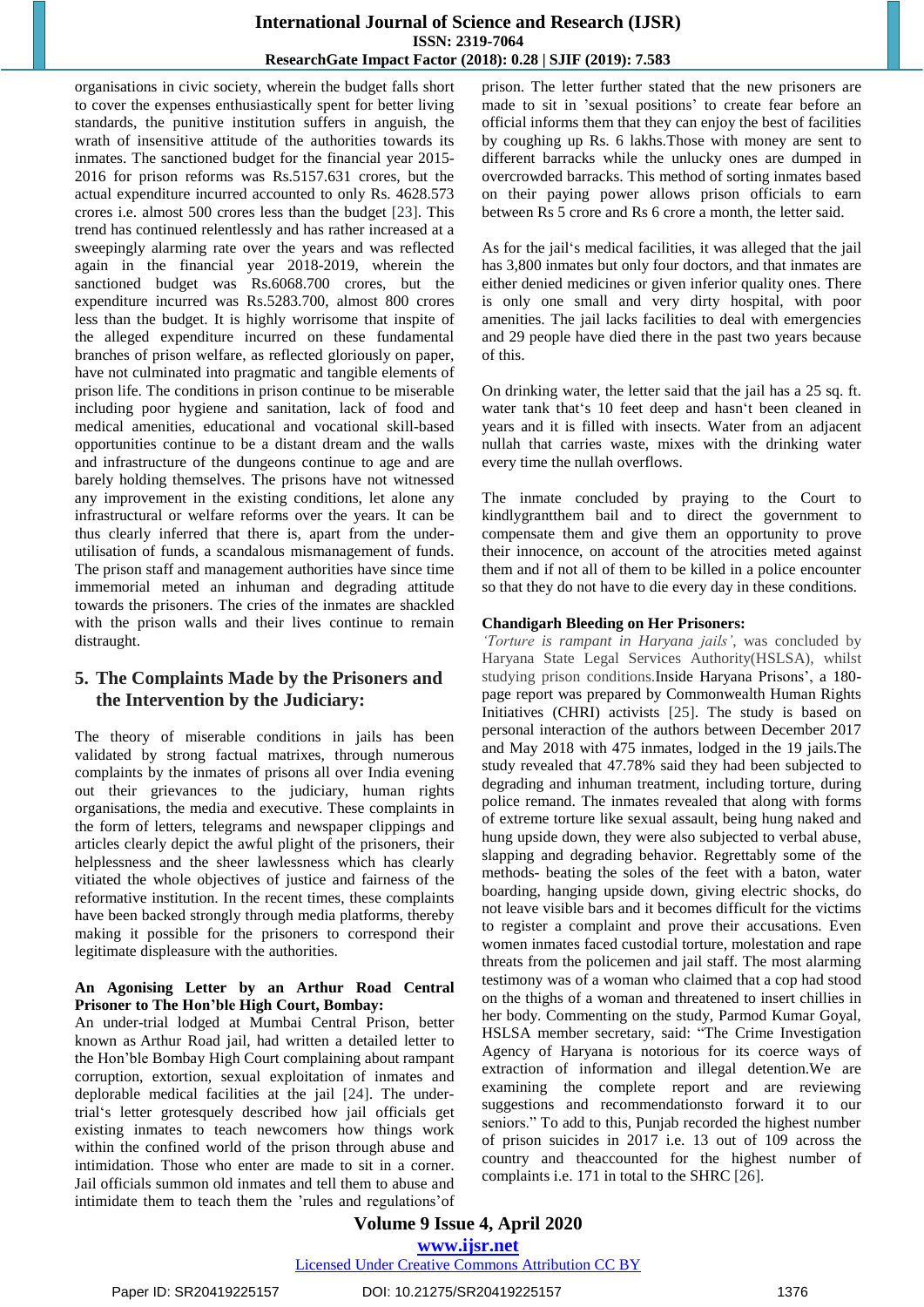# **6. The Binary Redressal of the Problem / Recommendations**

On meticulous assimilation and analysis of the crisis, we can infer a two-fold solution to the problem.

Reducing the load of the jails i.e. reducing the unnecessary over-crowing by letting inmates out on bail, specially the under-trials who have been lamenting in prison before their judgment and;

Using the existing resources and funds as also the additional funds made available as a result of the bail released inmates and concentrating them optimally towards bettering the lives and the quality of amenities offered to the prison population.

#### **A. Bail- A Shackled Right in India**

Bail is an integral element of the Criminal Jurisprudence and means the release of a person, charged with an offence, on his providing with security that will ensure his presence whenever required before the Court or other authorities. Thus, bail is a procurement of release by the accused awaiting their trial or appeal, thereby giving the accused an opportunity to defend himself to the charge before the Court of law. The offences under the substantive law i.e. The Indian Penal Code are broadly classified as bailable and non-bailable offences. Bail can be granted both by the Police and Courts by taking a cash bond or bond of sureties or both. Sections 436 to 439 of the Criminal procedure Code [27] deal with bail and its conditions for bailable and nonbailable offences respectively, anticipatory bail which in fact is a practice in few states like Maharashtra wherein the person is anticipating imminent arrest and the cancellation of bail and its precedent conditions. In India, bail or release on personal recognisance is available as a right in bailable offences not punishable with death or life imprisonment and only to women and children in non-bailable offences punishable with death or life imprisonment.

It is pertinent to note that the golden thread that runs through the Criminal Justice system is *"Innocent till proven guilty"*.The man alleged of an offence, however grave and heinous may be is innocent and shall be treated as such, unless he has been prosecuted in fair and prompt trail before the Court of law preceded over by an impartial judge and then been convicted. At the stage of granting bail, the evidence is not recorded before the Court, the witnesses are not summoned to depose their testimonies and have not been cross-examined to check the veracity of their depositions, the circumstantial evidence has not been scrutinised and as such the merits of the case cannot be looked into to. Arrest before the trial is only a matter to secure attendance of the accused before the Court or authorities and should in no way be punitive, but only a proactive measure to prevent him from absconding and escaping the clothes of law. To refuse bail to the accused, on reasons other than the triple test and to make him suffer this unwarranted punishment is therefore a blatant disregard to his fundamental right to liberty under Article 21 of the Constitution of India [28] and is a grave miscarriage of justice.

The objective of detention is to ensure the presence of the accused at relevant times during the course of his trial before the Court and interrogation before the Police and investigating agencies. But if he can ensure his attendance, to refuse him bail, would be a blatant abrogation of his right to personal liberty. The Universal Declaration of Human Rights [29], to which India is a proud signatory also recognises the cardinal principle of "Innocent till proven guilty" and the right to a fair and prompt trial.

Article 21 under Part III of the Constitution of India [30] provides us the right to life and liberty. Such right guarantees everyone in the territory of India, life with all the freedom to enjoy one's life and liberty. The right to bail is thus a fundamental right under Article 21. But, the refusal of the right to bail or demanding the amount that a person is unable to pay is said to be an infringement of article 21 of the Constitution. As Justice Krishna Iyer puts it with the full authority of the Supreme Court: "*Personal liberty is deprived when bail is refused, is too precious a value of our constitutional system, that the crucial power to negate it is a great trust exercisable not casually but judicially with lively concern for the cost to the individual and the community"*. The constitutional emphasis was made clear in *State of Rajasthan vs. Balchand (1977)* [31]: "*The basic rule may perhaps be tersely put as bail, not jail".*

It is pertinent to observe that the rule favouring bail has been upheld and practised way back since 1983, when the Apex Court in *Bhagirath Singh S/O Mahipat Sangh vs The State of Gujarat* [32] reversed the High Court's decision of cancelling the bail and held that, The trend today is towards granting bail because it is now well-settled by a catena of decisions of this Court that the power to grant bail is not to be exercised as if the punishment before trial is being imposed. The only material considerations in such a situation are whether the accused would be readily available for his trial and whether he is likely to abuse the discretion granted ill his favour by tampering with evidence. The order made by the High Court is conspicuous by its silence on these two relevant considerations. It is for these reasons that we consider in the interest of justice a compelling necessity to interfere with the order made by the High Court.

#### **Right to Speedy and Fair Trial- An Abstract of Article 21-**

It has been laid down in Hussainara Khatoon &Ors. vs. Home secretary, Bihar [33]*,* Justice Bhagwati observed that the unfortunate undertrials languished in prisons not because they were guilty but because they were too poor to afford a bail. Following Maneka Gandhi v. Union of India [34], he read into fair procedure envisaged by Article 21 the right of speedy trial and sublimated the bail process to the problems of the destitute. He thus ordered the release of persons whose period of imprisonment had exceeded the period of imprisonment for their offences. He brought into focus the failure of the magistrates to respect section 167(2) of Cr.P.C. which entitles an undertrial to be released from prison on expiry of 60 days or 90 days as the case may be. It was thus held that the right to speedy trial is implicit, in the rights enshrined in Article 21 and the Court, at the instance of an accused, who was denied this right, is empowered to give instructions to the State Governments and to other appropriate authorities to secure this right of the accused.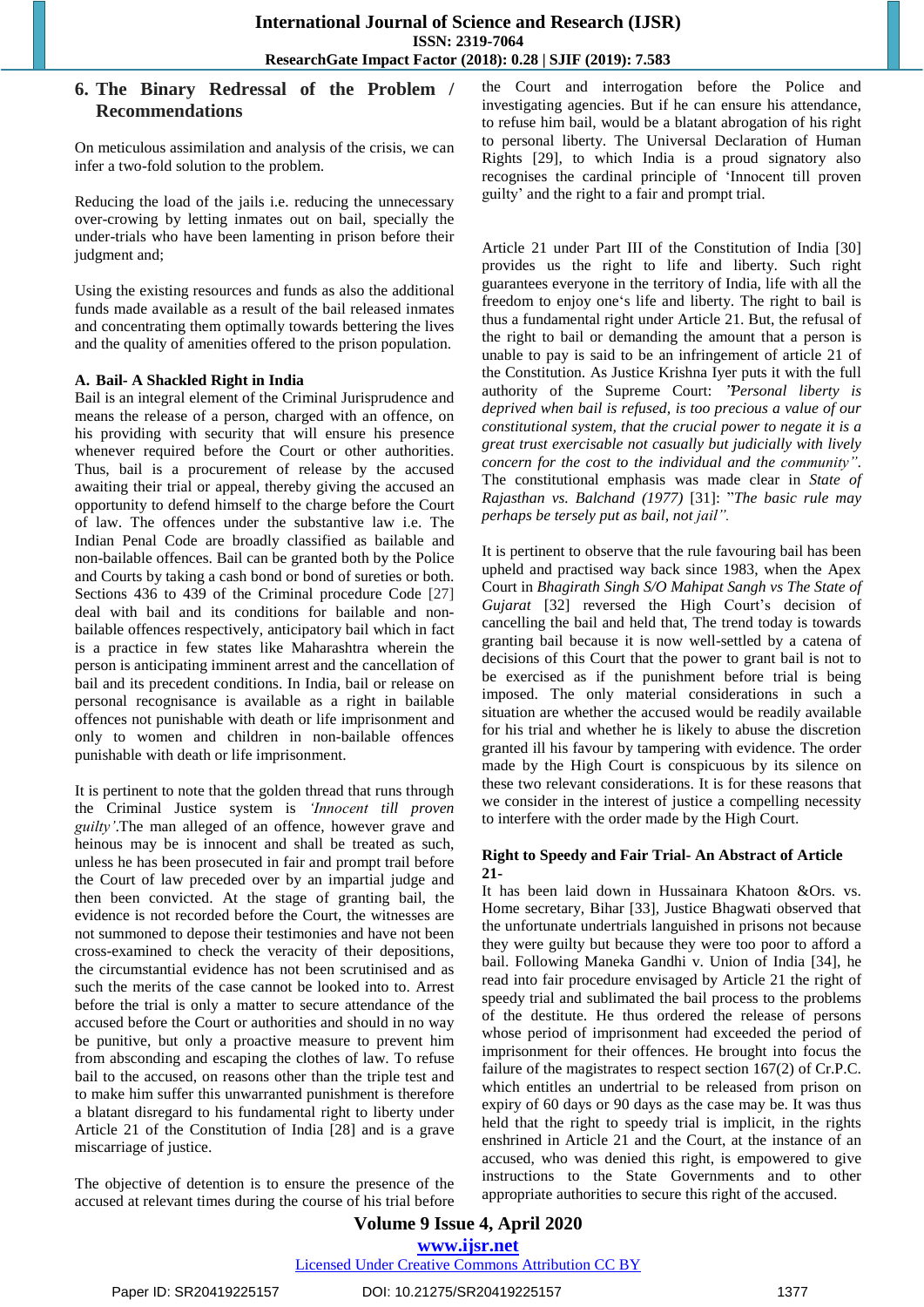It was laid down in *Hussain and Ors. vs Union of India (UOI) and Ors*. [35] that speedy trial is a part of reasonable, fair and just procedure guaranteed under Article 21. This constitutional right cannot be denied even on the plea of non-availability of financial resources. Deprivation of personal liberty without ensuring speedy trial is not consistent with Article 21. While deprivation of personal liberty for some period may not be avoidable, period of deprivation pending trial/appeal cannot be unduly long. This Court has held that while a person in custody for a grave offence may not be released if trial is delayed, trial has to be expedited or bail has to be granted in such cases.

The travails of illegal detainees languishing in prisons, who were uniformed, or too poor to avail of, their right bail under section 167 Cr.P.C. was further brought to light in letters written to justice Bhagwati by the Hazaribagh Free Legal Aid Committee in *Veena Sethi v. State of Bihar* [36] and *Sant Bir v. State of Bihar* [37]. The court recognised the inequitable operation of the law and condemned it-

*"The rule of law does not exist merely for those who have the means to fight for their rights and very often for perpetuation of status quo… but it exist also for the poor and the downtrodden… and it is solemn duty of the court to protect and uphold the basic human rights of the weaker section of the society.".*

#### **The Analysis of the Problem in India- Jail: The Rule, Bail: The Exception-**

It is a sheer sight of despair in this country the Courts follow the practice of- "Jail the Rule and Bail as the exception." This is particularly in case of the poor and meek and those who are armoured with influential connections. When it comes to the rich classes of society, the triple test is followed as condition precedent while granting bail i.e. he shall not abscond, he shall not tamper with the evidence and shall not intimidate the witnesses. The country has been an audience to the accused belonging to rich and influential backgrounds easily being granted bail-

- The Shiny Ahuja case [38], wherein the Accused, a famous Bollywood actor alleged of raping his maid was released on bail based on the triple test without exploring the merits of the case or considering the gravity of the crime,but the Court broadly determined whether the Applicant would abscond or tamper with evidence and released him on bail by imposing conditions.
- The infamous 2G spectrum scam case [39] wherein it was alleged thatthe politicians and private officials under the United Progressive Alliance coalition government in India were accused of committing a major scam of 2,867,800,000,000 rupees, but the gravity and magnitude of the offence were not considered rather it was freely expressed that- Ordinarily, persons accused of any offence at the stage of trial, should be enlarged on bail; The object of bail is primarily to secure the attendance of the accused at the trial;Grant of bail is the rule and refusal is the exception. Presumption of innocence is sacrosanct and, therefore, bail at the stage of trial is imperative to enable accused to look after his own case and establish his innocence.
- And the easy bail of Mr. P. Chidambaram, the then Union Finance Minister in the INX Media case [40] which is an ongoing high-profile money

laundering investigation in India. It involves the allegation of irregularities in foreign exchange clearances given to INX Media group for receiving overseas investment in 2007. The Court relied on the judgements far back and reiterated the principle of bail only to ensure attendance in Court and presumed innocence of the applicant, as abstracted from Nagendra v. King-Emperor [41] and Emperor v. Hutchinson [42] Then the Court concluded that the Applicant i.e. Mr. Chidambaram could not be considered as a' flight risk 'and there was no possibility of tampering the evidence or influencing\intimidating the witnesses and thereby giving due consideration to his time spent in custody, it was deemed to be a fit case of bail and was released.

 In Chhagan Chandrakant Bhujbalcase [43]; whilst granting bail, the Hon"ble Bombay High Court staunchly relied on the landmark judgments of the Apex Court namely *State of Kerala Vs. Raneef [44]*, wherein it was observed that – *"the primary test at the stage of bail is to secure the appearance of accused and submission to the jurisdiction and judgment of the Court and for that purpose inquiry is limited to as to whether recognizance or bond would suffice."*

But when it comes to the poor man, the courts disrespect and flout the guidelines of the Hon"ble Supreme Court by many contradicting rejected bail orders and the "prima facie" element of the case suddenly emerges in the scene and Courts start scavenging into the merits for the case and additional conditions of intention, knowledge and the guilt of the accused, the weapon used in the alleged crime, etc. come to be explored. Statistically 90% of the prison inmates are poor. that trials are slow and take a long while to commence, completion being a far-fetched dream. The overloaded courts, the sluggish and lackadaisical attitudes of thePolice and Investigating authorities worsen the problem. The large number of accused who in fact belong to the poor and vulnerable sects of the society are brandished as guilty before receiving the verdict and are shackled within four walls of the prison cell awaiting their trail for many years, sometimes even greater than the tenures of their possible punishment. The undertrials though innocent, have to go endure physical and psychological deprivations of jail life, they are prevented from contributing to the preparation of their defence, lose their jobs and thus are unable to support their family or in way contribute to the society. They are forcefully made to come in contact with the notorious and the rigorously criminal minded, thereby jeopardising their mental and physical security and the chances of reformation and reinstatement in society.

#### **The Mercy of the Pandemic on Prisoners**

The Supreme Court on 23<sup>rd</sup> March 2020, in an order by the bench headed by the Chief Justice of India, S.A. Bobde, asked all the states toconsider releasing prisoners facing sentences of up to seven years in order to decongest prisons in light of Coronavirus (COVID-19) pandemic by forming a high-power committee to decongest prisons, by releasing them on parole or interim bail.

Preeminence has always been given by the Courts to Bail applications, applications for suspension of sentence in Appeals and Revisions but as to whether the same fall within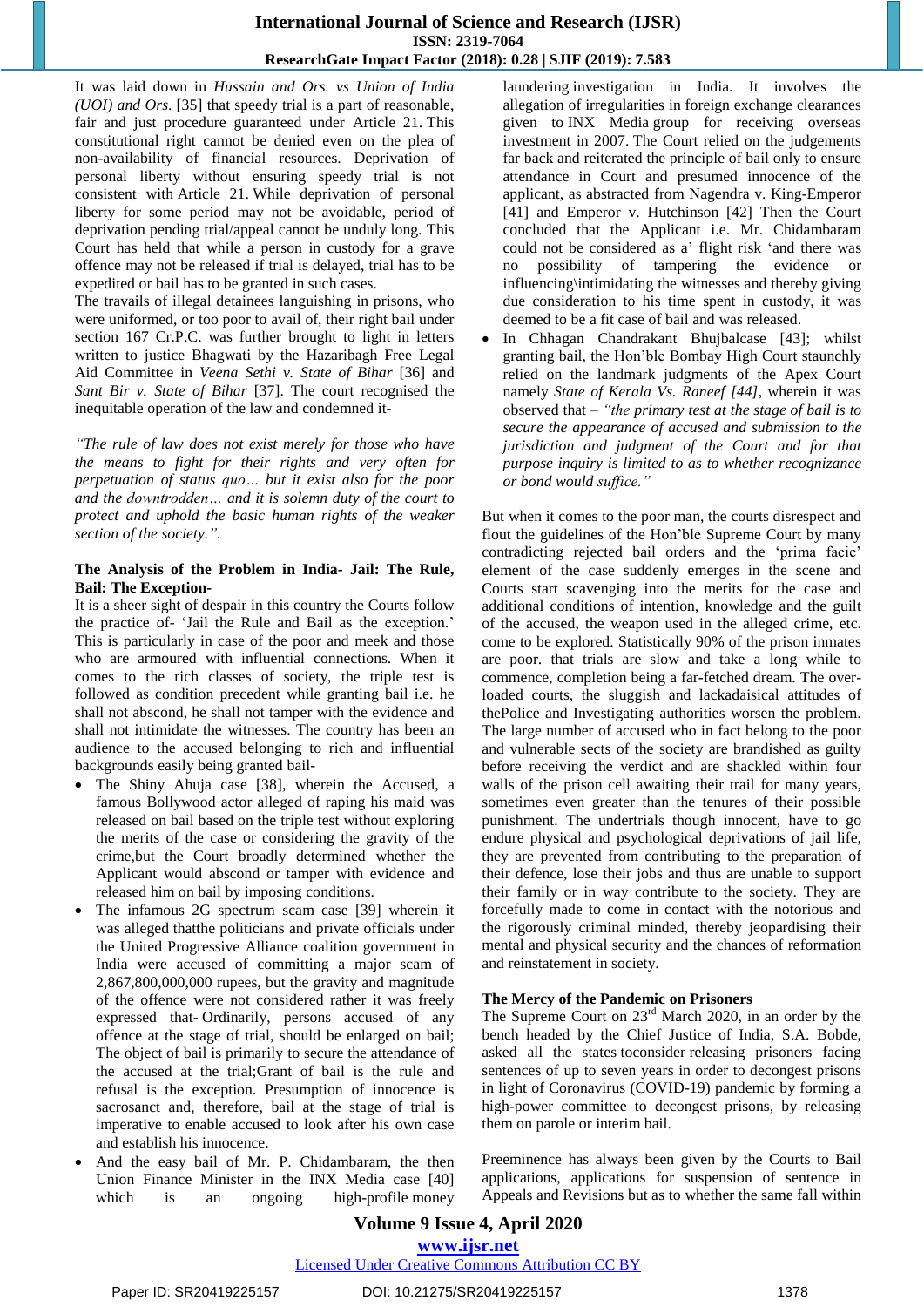the category of *"extremely urgent matters"*. During the COVID 19 pandemic, when the whole country was veiled under lockdown, the public authorities except for essential commodities and services quarantined, this question of was raised before the Rajasthan High Court in *Sharukh S/o Juharu Khan vs. The State of Rajasthan [45]*, to which the Order stated that it is true that Right of liberty is a fundamental right and Citizens are free to move anywhere in the country but reasonable restrictions have been imposed due to the emergent situation to prevent the spreading of COVID-19 virus. The entire country is under lockdown. Release of an accused or convict at the cost of breaching the order of lockdown and at the cost of risking lives of many cannot be considered to fall within the category of *"extreme urgent matter."* The Hon"ble Supreme Court overruled this view of the Rajasthan High Court and stayed the erroneous Order clearly expressing that suspension of sentence comes within the purview of *"extremely urgent matter" [46].*

Contrary to the Hon"ble Supreme Court"s Order to decongest jails in India and release incarcerated persons on bail or parole to contain the spread of the novel coronavirus in the prisons, the Bombay high court has observed that bail applications cannot be treated as an "*urgent judicial matter"* at the time of a pandemic.In an ex-parte hearing of a bail application filed in the case of *Sopan Ramesh Lanjekar vs. The State of Maharashtra [47]*, for cheating, the single bench judge Justice Anand Badaron April 3, 2020, observed that-

*"The term* '*urgent* '*is subjective and it doesn*'*t apply for those in jail and seeking bail."*

# **7. Better Use of Funds for Prison Reforms:**

It can be deduced from the statistics studied that, in fact there lies an accumulated amount of funds with the authorities, which unfortunately are not directed towards bettering the conditions in prison, let alone making them survivable. Some efforts that can be taken promptly towards this endeavour includes:

## **Accommodation and Separation of Prisoners-**

- Immediate constructions of new buildings to serve as prisons and reconstruction of the old, dilapidated ones.
- There should be separate prison units constructed for categorising different classes of prisoners - the undertrials and the convicted, men and women inmates, prisoners convicted of heinous crimes and those of civil charges, financial debts or economic offences and petty charges. Efforts should be made to keep the young, juvenile and redeemable offenders strictly away from the irredeemable, hard-core and habitual offenders to shield them from contamination
- Each barrack should have independent enclosure having all essential facilities including kitchen and dining.
- The dormitory barrack system will have two dormitories with every dormitory having capacity to accommodate 25 inmates. Wooden beds should be provided in the barracks for sleeping rather than cemented berths.

# **Nutrition and Drinking Water-**

- There should be a water-cooler with workable filter system in every barrack to provide for clean drinking water. There should be proper arrangement for drinking water particularly at night. Cold water should be provided during summer.
- A kitchen, pantry and dining room should be constructed in every barrack. There should be a water-cooler with workable filter system in every barrack to provide for clean drinking water. The mess should be provided with tables, chairs and fans for dining.
- Food should be clean, fresh and hygienic. Hot and freshly cooked food should be served. Milk, Vegetables, Fruits, Salad and Eggs should be provided. Food should be given in proper and entitled quantity. Three square meals a day should be catered to. Non-vegetarian meals and eggs should also be provided to the meat eaters.

#### **Sanitation and Hygiene-**

- Attached toilets with the ratio of 10 inmates using 1 toilet, thereby three to four toilets per room should be provided with proper flush and commode system, facilities and amenities of sanitation and hygiene, soap, adequate water, dental kits, towels and with a proper sewerage system and non-clogging cock pits. Care should be taken to see that the toilet toxic water does not mix with drinking water. Drinking water and toilet water must be in separate pipes. The sewerage and drainage system should be laid underground. The toilets and bathrooms should be neat and clean. Water supply should be provided round the clock. New Toilets should be constructed in every barrack with flushing system. The old model and broken toilet seats must on an urgent basis be replaced, to prevent cockroaches from coming out of the seats and roaming on the body of prisoners at night.
- There should be three to four separate bathrooms in every room. For bathing purpose, a big water tank with taps and covered bath room should be constructed in each barrack. Every ward and barrack in the jail should be a selfcontained unit for sanitation and hygiene needs.

## **Medical Facilities-**

- With regards to medical facilities, a new hospital should be constructed with modern medical facilities. Doctors should be available round the clock. Laboratory facility should be available at least for routine test. A quarterly medical blood test and monthly check-up of all the inmates should be conducted to rule out all possibilities of illnesses. This frequency must be increased with the already ailing prisoners.
- Doctors should visit the barracks regularly and examine the sanitary conditions as well as patients and give proper medicine to them.
- The number of doctors and other supporting staff should be increased as per norms given in the Model Prison Manual.
- Patients suffering from T.B. and HIV should be separated from other inmates.
- There should be equipment and instruments to deal with emergencies including ECG and revival machines. The prison hospital should have ties with the emergency catering hospitals outside the prison and should also be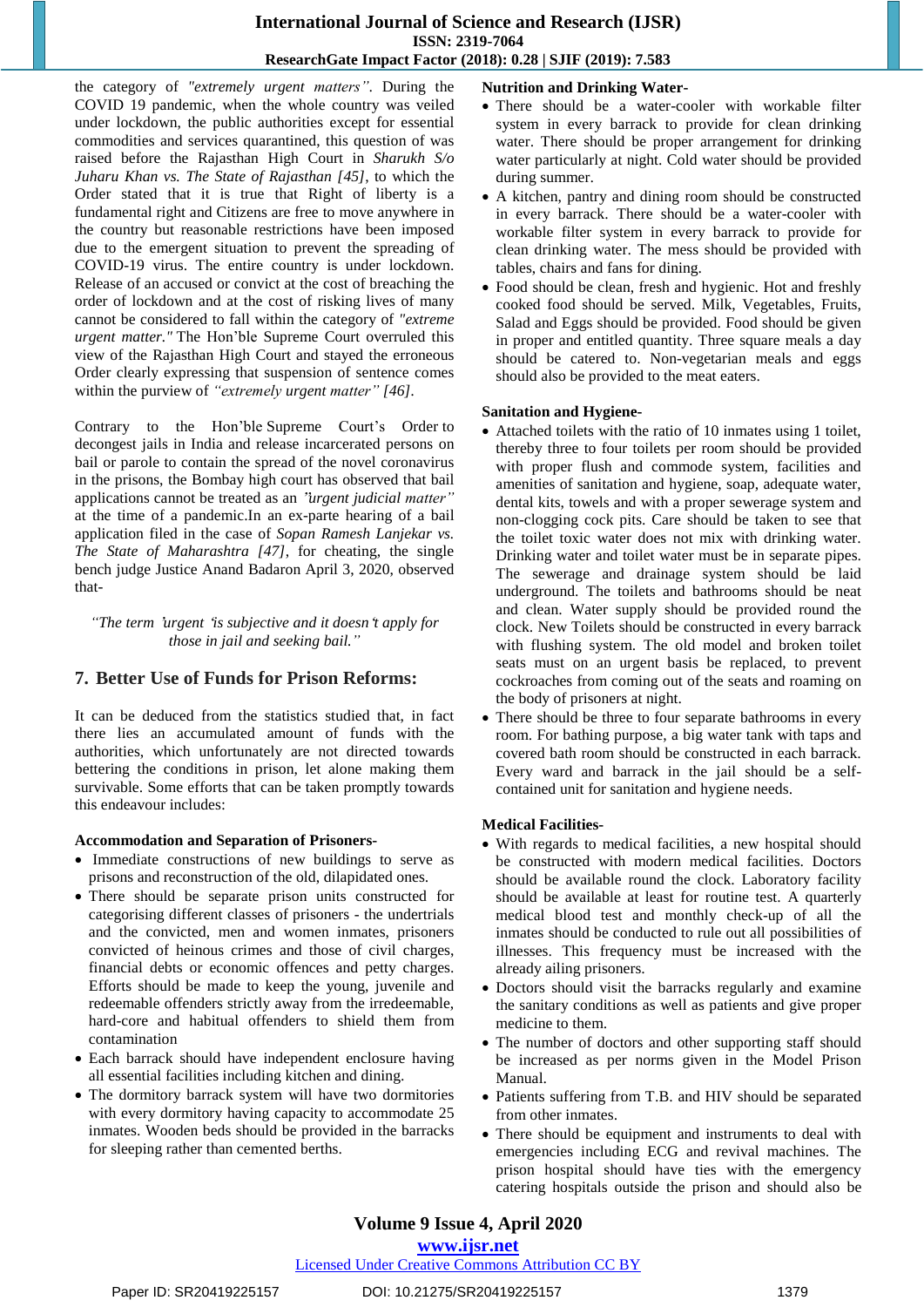well connected with the help-line numbers and ambulance providing agencies.

- One lady doctor should be appointed on permanent basis where more than 50 female inmates are lodged.
- Special care should be taken to provide for pregnant women, lactating mothers and menstruating women. Sanitary napkins, essential vitamins and disposables should be offered too them.

#### **Increase in Prison Staff-**

• The appointments of prison staff i.e. the correctional staff, executive staff, ministerial staff, medical and other staff should be increased on an urgent basis and the existing vacancies between the sanctioned strength and the actual strength should be filled.

#### **Miscellaneous -**

- The concerned authorities including prison staff should look into possibilities of torture and degrading treatment meted towards the inmates and quick action should be taken to investigate the same judiciously.
- The prisoners should be availed of educational and vocational amenities including books and writing material and recreational facilities with the additional funds.

# **8. Conclusion**

*"Overall, we need bold change in our criminal justice system. A good first step forward is to start treating prisoners a human being, not profiting from their incarceration. Our emphasis must be on rehabilitation, not incarceration and longer prison sentences."*

-Senator Bearne Sanders

Prison is cruel, less a chance for reformation. Like opening the birdcage to let the bird fly out, whilst all the while its tethered by the leg and freedom is only an illusion. With the large numbers of impoverished under-trials lamenting in prison, the jails are over-crowded which lead to deplorable conditions, lack of amenities and the spread of diseases. The innocent bears the brunt of this classist system of treating humanely the rich and smothering the poor through the discrimination meted towards them by depriving them of their fundamental rights of Bail. Therefore, releasing the under-trials on bail and respecting their fundamental right to personal liberty is the solution to all problems of prison mismanagement, over-crowding, poor hygiene and diseases and poor reforms. By granting bail to the under-trials, the burden of prison population will be reduced by half and therefore they can be efficiently run and managed, the existing prisoners can have a better quality of life an adequate and optimum amenities including food, water, sanitation, use of toilets and bathrooms, medical facilities and the additional funds from the release of the detainees, can be utilised words increasing the quality of the services offered to them.After all we are the not savage, brutal, primitive man from The Thomas Hobbes Model. We are rather the evolved, law-abiding society that recognises the need for justice, fairness and the due process of law. As such for the institution which stands for being just, reformative and humane to depict ironically in its endeavour proves to be tragic shame to civic sense. It has been empathetically stated by the famous Russian essayist and journalist Fyodor Dostoevsky that the degree of civilisation in a society can be judged by entering its prisons and that a society should be judged not by how it treats its outstanding citizens but by how it treats its criminals. The conditions of Prisons in India are barbaric, the inmates being nothing but lifeless animals shackled to doom and the authorities acting as mute spectators to their ordeal. As such, a greater responsibility is cast on us as a society to sensitive the system in its treatment to the offenders and thereby reinstall in the institution, the principles of justice, humanity, fairness and reformation on which the system was actually built.

#### **References**

- [1] Prison Statistics India-2018, National Crime Records Bureau, Ministry of Home Affairs.
- [2] Prof. N.V. Paranjpe, Criminology and Penology, Central Law Publications, 12th Edition, 2006, p.361
- [3] Amerndra Mohanty, Narayan Hazary, Indian Prison System, Ashish Publications House, NEW DELHI, 1990
- [4] Justice Mulla Committee Report, 1983
- [5] Bansal V.K. Right and Personal Liberty in India, Deep and Deep Publications, New Delhi, Edition 1 (1987)
- [6] N. Ravi, Human Rights Scenario in India- An Overview, Lap Lambert Academic Publishing, 2013
- [7] Prof N.V. Paranjpe, Ciminology and Penology, Central Law Publications, Allahabad, 12th Edition, 2006
- [8] Dr. Gurubax Singh, Law Relating to Protection of Human Rights and Human Values, Vinod Publications (P) Ltd., 2008
- [9] The International Covenant on Civil and Political Rights, 1966
- [10] Justice A.N. Mulla Committee on All India Jail Reforms Report (1980-1983)
- [11] United Nations Standard Minimum Rules for the Treatment of Prisoners (The Nelson Mandela Rules), United Nations Office on Drugs and Crime (UNDOC)
- [12] Prison Types and Occupancy, Prison Statistics India-2015, National Crime Records Bureau, Ministry of Home Affairs
- [13] Prison Types and Occupancy, Prison Statistics India 2018, National Crime Records Bureau, Ministry of Home Affairs, p.9
- [14] Prison Types and Occupancy, Prison Statistics India 2018, National Crime Records Bureau, Ministry of Home Affairs, p.11
- [15] International Covenant on Civil and Political Rights, 1966
- [16] The Prison Manual, BPRD 2003
- [17] Model Prison Manual BPRD 2003
- [18] Body of Principles (UNO, 1988)
- [19] Chapter 7 of Model Prison Manual BPRD 2003: "*Medical administration is one of the most important concerns of prison management. The Medical Officer of a prison has to give careful attention not only to the treatment of sick prisoners but also to every matter connected with the health of prisoners and overall hygiene of the prison". Further,* "*Hospital accommodation should be provided on the scale of 5% of the daily average of the inmate population in all Central and District Prisons. The prison hospitals may be of Types* '*A* '*and 'B'. Big hospitals, with 50 beds and above shall be called 'A' type hospitals. Other*

**Volume 9 Issue 4, April 2020**

**www.ijsr.net**